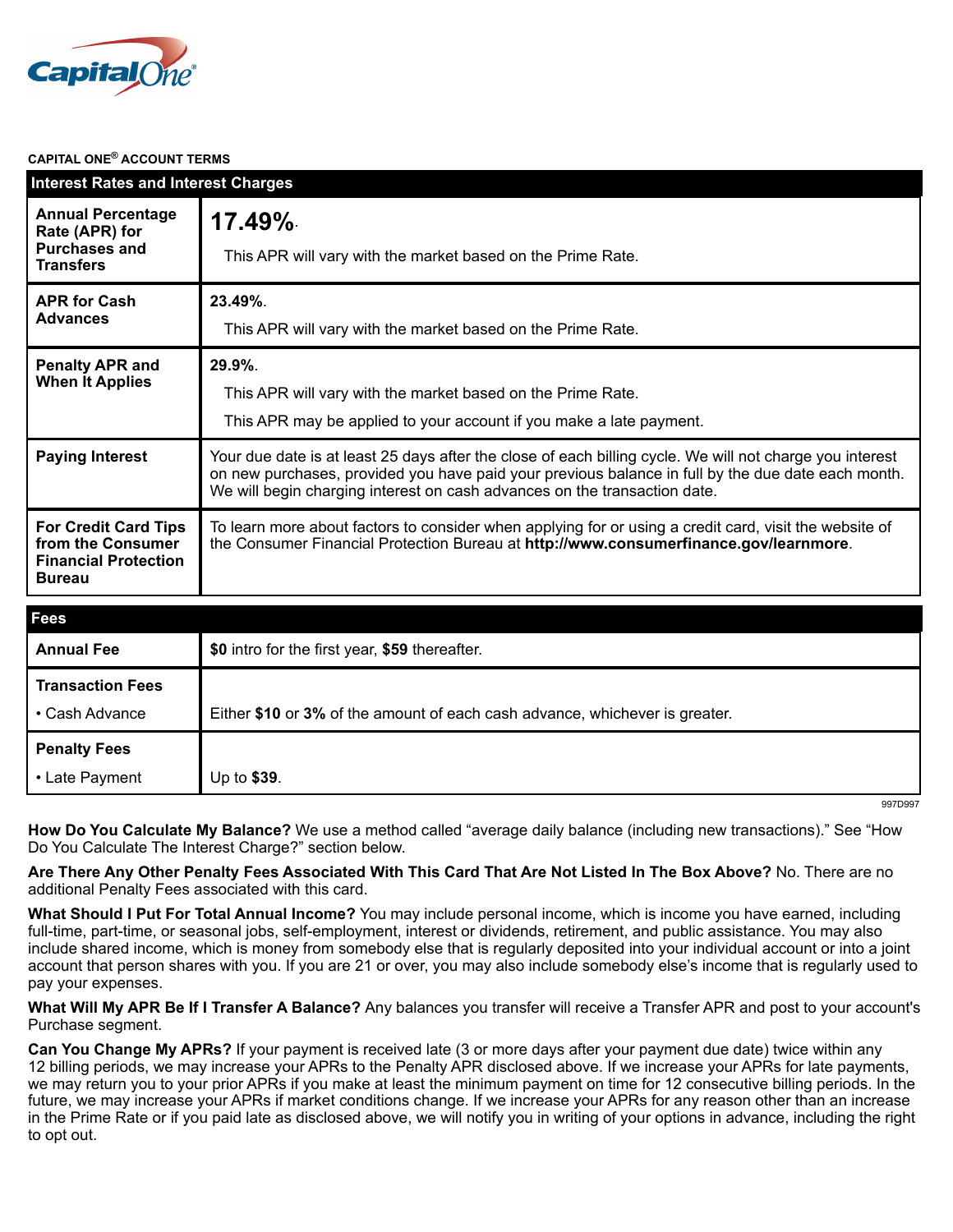**What About Any Other Terms Of My Account?** We may change any other terms of your account, other than APRs, at any time. If we change any of these terms, we will notify you in writing of your options in advance, including the right to opt out of certain changes.

**How Do You Calculate My Variable Rates?** Your variable rates may change when the Prime Rate changes. We calculate variable rates by adding a percentage to the Prime Rate published in *The Wall Street Journal* on the 25th day of each month. If the *Journal* is not published on that day, then see the immediately preceding edition. Variable rates on the following segment(s) will be updated quarterly and will take effect on the first day of your January, April, July and October billing periods: Purchase APR: Prime plus 13.74%; Transfer APR: Prime plus 13.74%; Cash Advance APR: Prime plus 19.74%; Penalty APR: Prime plus 26.15%. Any increase in the Prime Rate may increase your Interest Charges and your Minimum Payment.

**How Do You Determine My Credit Line?** We will determine your credit line after a review of your application and your ability to pay. If your application is approved, the minimum credit line you will receive is \$2,000.

**What Are The Daily Periodic Rates Used To Calculate My Interest?** The daily periodic rate for your Purchase APR is 0.04792%, Transfer APR is 0.04792%, Cash Advance APR is 0.06436%, and Penalty APR is 0.08192%. See "How Do You Calculate The Interest Charge?" section in the enclosed Additional Disclosures.

**How Do You Calculate My Minimum Payment?** If your balance is less than \$15, your minimum payment will be equal to your balance. Otherwise, your minimum payment will be the greater of \$15 or 1% of your balance plus new interest and late payment fees. We will also add any past due amount to your minimum payment. If your Account charges off, the entire balance is due immediately.

Visa is a registered trademark of Visa International Service Association.

#### **THINGS YOU SHOULD KNOW ABOUT THIS REWARDS PROGRAM**

**How do I earn rewards?** You will earn 2% cash back on net purchases (purchases minus any credits or returns) only. Cash advances, balance transfers, and checks used to access your account are not considered purchases and will not earn rewards.

**How does my spend bonus work?** You will earn a \$500 bonus if you spend at least \$4,500 within 3 months of your rewards membership enrollment date. Once you qualify for this bonus, we will apply it to your rewards balance within two billing cycles. Existing or previous Accountholders may not be eligible for this one-time bonus.

**Will my rewards ever expire?** Your rewards are yours for the life of the account—they will not expire. But if your account is closed, you will lose any rewards you have not redeemed.

**Is there a limit to the amount of rewards I can earn?** There is no cap to the amount of rewards you can earn on purchases.

**How do I redeem my rewards?** You can get your cash back upon request in the form of a statement credit or a check. You can also set up an automatic redemption preference; options include: (1) at a set time each calendar year or (2) when a specific threshold (\$25, \$50, \$100 or \$200) has been reached. Just go online to capitalone.com or contact our Rewards Center. You can also redeem for credits for previous purchases, gift cards, and more. Rates for these redemption options may vary and are subject to change without notice.

**What happens if I do not set up an automatic redemption preference?** Until you set up an automatic redemption preference, you will receive your cash back upon your request.

**How often can I change my automatic redemption preference?** You may change your automatic redemption preference at any time, but you cannot request an annual redemption to be fulfilled in the same month you make a change. If you have an automatic redemption preference, you may also make upon-request redemptions without interfering with your pre-established automatic redemption preference.

**Is my account eligible to transfer rewards?** Your account may be eligible to transfer rewards. Please be aware that transfers are only permitted between certain Capital One rewards accounts. Not all rewards products are eligible for transfer.

#### **ADDITIONAL DISCLOSURES & TERMS AND CONDITIONS**

- I, as the Business Signer, understand that I am not eligible for this offer if:
- My application is received after the offer expires, is incomplete, unreadable, inaccurate or cannot be verified.
- My address is not in one of the following locations: the 50 United States, Washington, D.C., or a U.S. military location.
- My address is a correctional institution.
- I am under 18 years of age or do not have a valid Social Security Number or Individual Taxpayer Identification Number.
- I have applied for a Capital One credit card 2 or more times in the last 30 days.
- I have 5 or more open credit card accounts with Capital One.
- I have a past due Capital One credit card account.
- I am over my credit line on a Capital One credit card.
- I have had a Capital One credit card that charged off within the past year.
- I have a non-discharged bankruptcy (one that is still unresolved).

The Business Signer and the Business, through the Business Signer, hereafter collectively referred to as "we", hereby

**i.** Acknowledge we are not obligated to accept this account or pay any fee or charge unless this card is used.

**ii.** Apply to Capital One Bank (USA), N.A. (Capital One<sup>®</sup>) and request that Capital One establish a Capital One Spark Business Credit Card account ("Account") and issue a credit card on the Account to the Business Signer whose signature appears on this application and to all "Authorized Users" for whom additional cards are requested.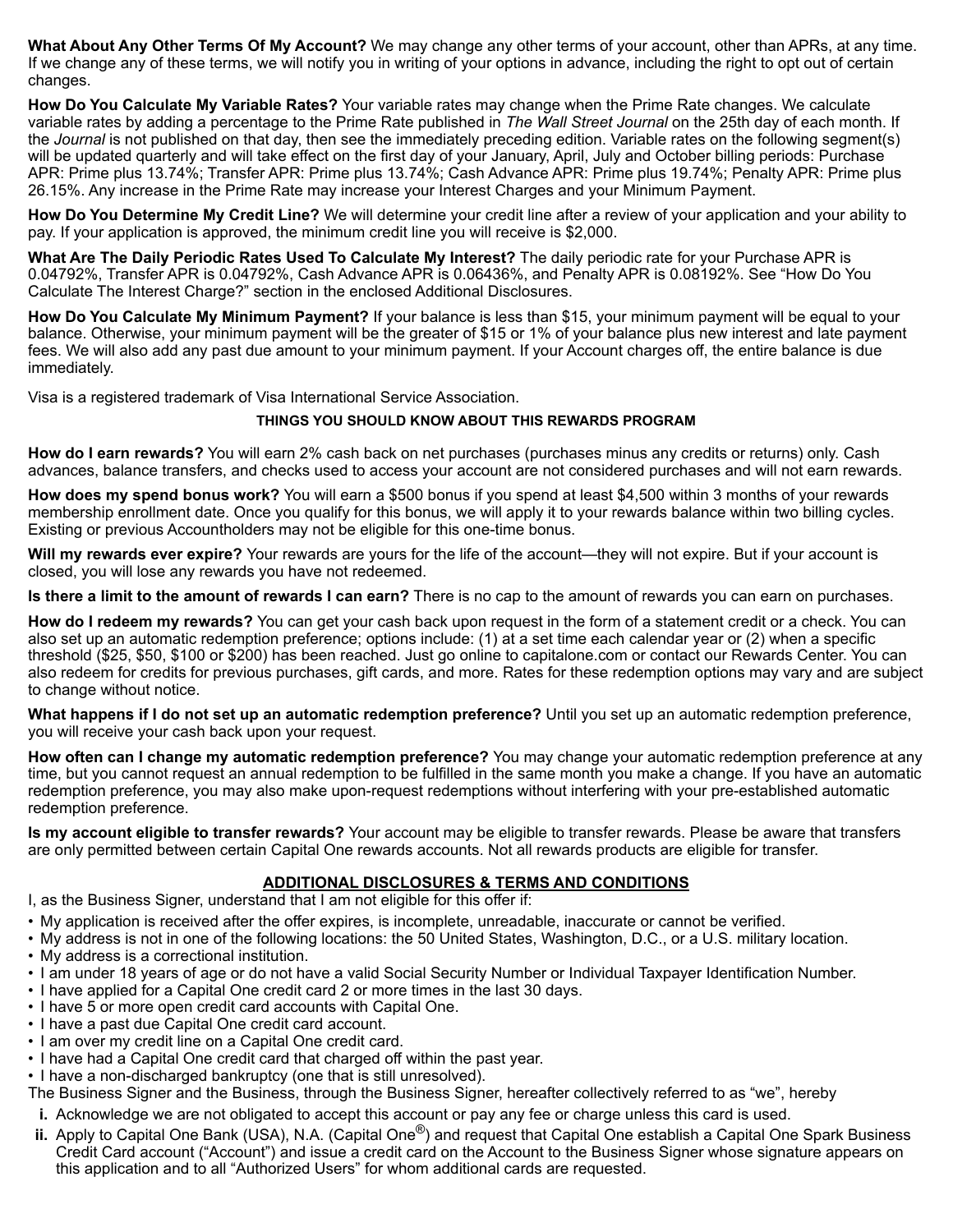- **iii.** Agree to be bound by the terms and conditions of the Customer Agreement, and future revisions thereof that will be sent to us after the account is opened, including the provision therein that the Customer Agreement and the Account will be governed by Virginia and federal law.
- **iv.** Acknowledge and agree that all cards and convenience checks will be used solely for business or commercial purposes and not for personal, family or household purposes.
- **v.** Agree that the Business and the Business Signer will be liable for all transactions made with all cards and convenience checks on the Account.
- **vi.** Acknowledge that each Authorized User is duly employed by the Business as of the date a card is requested for such Authorized User.
- **vii.** Agree to be individually, jointly and severally liable for all charges to the card(s) issued to the above Authorized Users.
- **viii.**Agree that the Business Signer and the Business, including all Authorized Users, may be contacted by Capital One regarding all cards and the account as described in the Customer Agreement. For example, providing a mobile telephone number in connection with this account expressly permits Capital One to use that number to contact the relevant party. Contact includes receiving messages from Capital One and their authorized agents, including prerecorded and text messages, and calls with an automatic telephone dialer (autodialer).
- **ix.** Authorize the receipt and exchange of credit information on both the Business Signer and the Business, including the exchange of information between Capital One and affiliates. Our agreement terms (for example, rates and fees) are subject to change. Everything that is stated in this application is true to the best of our knowledge. We understand that the Business Signer and each Authorized User must be 18 years or older and a U.S. citizen or permanent resident alien and that the Business must be a U.S. business with an address inside of the 50 United States, Washington, D.C., or a U.S. military location to qualify for this offer. In addition, we understand that the Business Signer must hold a position, such as owner or president, having the authority to legally bind the Business. We understand that approval is based upon satisfying Capital One's credit standards. Any delinquencies and default history may be considered in determining creditworthiness.
- **x.** Authorize Capital One to check the Business's credit record and the Business Signer's credit record and employment history. Capital One may contact the Business Signer to obtain or confirm application information. Capital One's decision to contact the Business Signer may be based on creditworthiness. This offer is nontransferable.

### **THINGS YOU SHOULD KNOW ABOUT THIS CARD**

**When Can I Request A Balance Transfer?** You may call to request a balance transfer 10 days after your account is opened. Balance transfers between Capital One accounts are not permitted. That means balances cannot be transferred to this account from any other credit card issued by Capital One including, but not limited to cards branded with, Kohl's, Sony, GM, BuyPower Card, Union Plus, and Teamster Privilege.

**How Do You Apply My Payment?** We will apply payments up to your minimum payment first to the balance with the lowest APR (including 0% APR), and then to balances with higher APRs. We apply any part of your payment exceeding your minimum payment to the balance with the highest APR, and then to balances with lower APRs.

**How Can I Avoid Paying Interest Charges?** If you pay your statement's "New Balance" in full by the due date, we will not charge interest on any new transactions that post to the Purchase balance. If you have been paying your account in full without interest charges, but fail to pay your next "New Balance" in full, we will charge interest on the unpaid balance. For cash advances and special transfers, we will start charging interest on the transaction date. From time to time, we may give you offers that allow you to pay less than the total balance and avoid interest charges to new transactions that post to your purchase balance. If we do, we will provide details in the specific offer.

**How Is The Interest Charge Applied?** Interest charges accrue from the 1) date of the transaction, 2) date the transaction is processed or 3) first calendar day of the billing period. Interest charges accrue on every unpaid amount until it is paid in full. This means you may owe interest charges even if you pay the entire "New Balance" one month, but did not do so the previous month. Unpaid interest charges are added to the proper segment of your account. However, we reserve the right to not assess interest charges.

**How Do You Calculate The Interest Charge?** We use a method called Average Daily Balance (including new transactions). Under this method, we first calculate your daily balance; for each segment, 1) take the beginning balance and add in new transactions and the periodic interest charge on the previous day's balance, then 2) subtract any payments and credits for that segment as of that day. The result is the daily balance for each segment. However, if you paid your previous month's balance in full (or if your balance was zero or a credit amount), new transactions which post to your purchase or special purchase segments are not added to the daily balances. Also, transactions subject to a grace period are not added to the daily balances.

Next, to find your Average Daily Balance: 1) add the daily balances together for each segment, and 2) divide the sum by the number of days in the billing cycle.

At the end of each billing cycle, we determine your Interest Charge as follows: 1) multiply your Average Daily Balance by the daily periodic rate (APR divided by 365) for that segment, and 2) multiply the result by the number of days in the billing period. NOTE: Due to rounding or a minimum interest charge, this calculation may vary from the interest charge actually assessed.

#### **Are Unauthorized Use Or \$0 Fraud Liability Claims Subject To Investigation And Verification?** Yes.

**How Do I Get A Year-End Summary?** Your Capital One Spark Business Card account must be open and in good standing (not overlimit or past due) and must have had at least one transaction in the last calendar year to receive a Year-End Summary.